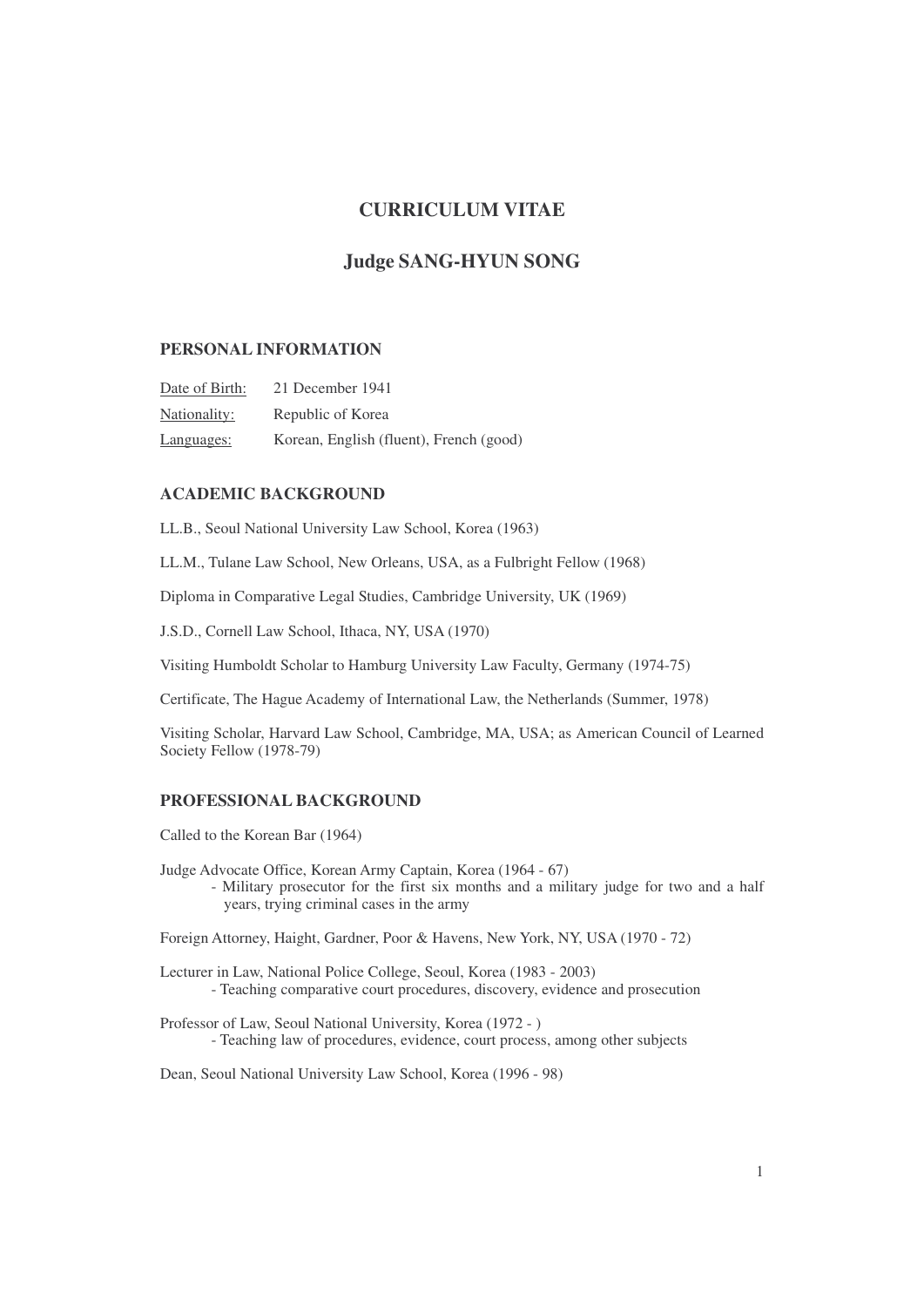### **OTHER PROFESSIONAL EXPERIENCE**

### *DOMESTIC ACTIVITIES*

- Member, Advisory Committee to the Minister of Justice, Korea (1981 2004)
	- Regularly meet to deliberate on criminal investigation reform, matters of North Korean refugees, independence of prosecution offices, immigration and prison reform, among other things.
- Member, Litigation System Reform Committee of the Supreme Court, Korea (1979 2004) - Regularly meet to deliberate on the Code and the Court Rules of Criminal Procedure, Penal Code, Code of Civil Procedure, Court Process and Enforcement System
- Member, Prime Minister's Committee on Clean Government (1989-1993) - Regularly met to deliberate on the law reform on the corruption, abuse and certain crimes in the government

Member, Prime Minister's Commission on Youth Protection (2001-2005)

Member, Presidential Commission on Judicial Reform (2005 - )

#### *INTERNATIONAL EXPERIENCE*

Visiting Professor, Harvard Law School, Cambridge, MA., U.S.A. (1991, 1995, 1999, 2003)

Inge Rennert Distinguished Professor of Law, Global Law Program, New York University, U.S.A. (1994-1999)

Professorial Fellow with title of Professor, Faculty of Law, University of Melbourne (2002- )

Visiting Professor to University of Florida Law School (1989),

- to University of Washington Law School (1990, 1994),
- to Columbia Law School(1996),
- to University of Hawaii Law School (2001)

Visiting Professor to the Victoria University of Wellington Law School, New Zealand (1994)

Visiting Professor, Faculty of Law, University of Melbourne, Australia (1990, 1992, 1994)

Judge, Appeals Division, International Criminal Court (2003 - )

#### *OTHER AFFILIATIONS*

Vice President, Member of the Board of Directors, UNICEF Korea (1991 - )

- Delivered lectures on human rights and child's rights to school teachers for several years every summer vacation, among other things.

President, The Korea Childhood Leukemia Foundation (1999 - )

Member, Board of Directors, Korea Family Legal Service Center, Inc. (1999 - )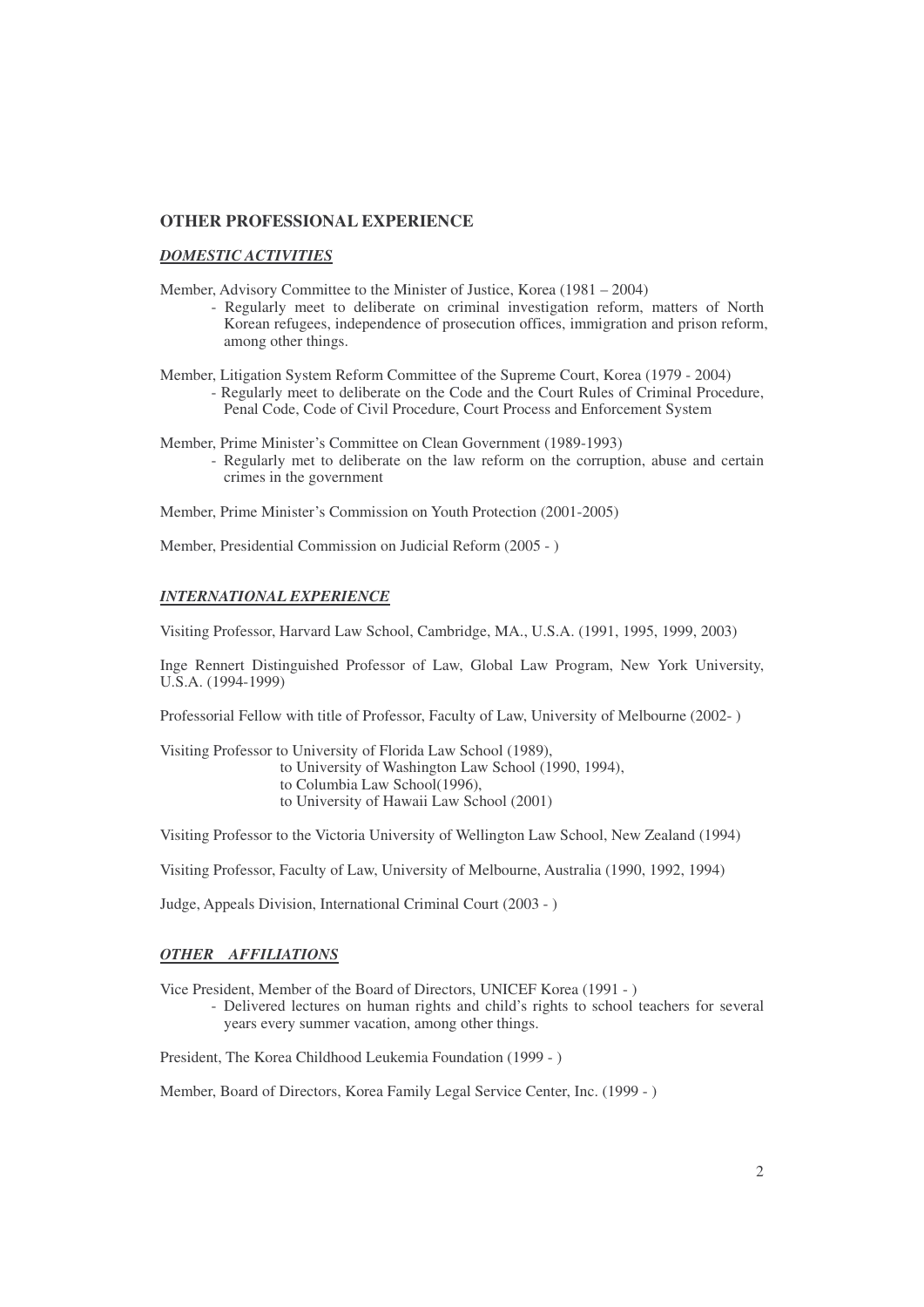Member, Board of Directors, The Beautiful Foundation (1999 - )

Member, Board of Directors, The National Coalition of Religious Peace Corps, Inc. (2002 - )

President, The Korean Law Professors Association, Inc. (1999- )

Member, The Korea-New Zealand Business Council (2000 - )

Member of the International Advisory Board for Pacific Rim Law & Policy Journal (University of Washington, 1995- )

Member of the International Advisory Board and Australian Advisory Board of the Centre for Corporate Law and Securities Regulation (1996- )

Member of the Inaugural International Advisory Committee for *The Australian Journal of Asian Law* (University of Melbourne, 1998- )

#### *DECORATIONS AND CITATIONS*

The Legal Culture Award (The Korean Bar Association, 1998)

National Decoration of the Second Highest Order (Moran) (Korean Government, 1997)

The Most Distinguished Alumni Medal (Cornell University, 1994)

## **PUBLICATIONS**

#### *BOOKS*

- An Introduction to Law and Economics (Korean) (Seoul: Kyungmunsa Pub., 1983)

- Introduction to the Law and Legal System of Korea (English) (Seoul: Kyungmunsa Pub., 1983) Korean Law in the Global Economy (English) (Seoul: Pakyoungsa Pub., 1996)

- The Korean Civil Procedure (Korean) (Seoul: Pakyoungsa Pub., 1976; revised ed. 2004)

- Basic Text on Maritime Law in Korea (Korean) (Seoul; Pakyoungsa Pub., 1999; revised ed. 2005)

## *ARTICLES*

- The United Nations and Human Rights, UNICEF Teaching Materials, pp. 125-141, UNICEF/KOREA (Seoul, 1998)

- A Review on the Conventions on the Human Rights and Child's Rights, UNICEF Teaching Materials, pp. 101-121, UNICEF/KOREA (Seoul, 1999)

The Legal Profession in Korea: Problems and Prospects for Reform, Kobe Law Journal, Vol.49, No.2, pp. 119-151 (Kobe University Law School, Japan, 1999)

- Law and Policy of Securities Regulation in Korea, 4 *Pacific Rim Law and Policy Journal,* No.3, pp. 757-782 (UCLA, 1995)

- Ideology and Prospects of the Alternative Dispute Resolution, *The Civil Case Commentaries,* Vol.14, pp. 411-441 (Seoul, 1992)

South Korean Law and Legal Institutions in Action, in Clark ed., Korea Briefing, Vol. pp.125-146 (The Asia Society, New York, 1991)

Legal Education and Social Justice, in The University in the Future World, pp. 321-333 (Yonsei University Press, Seoul, 1985)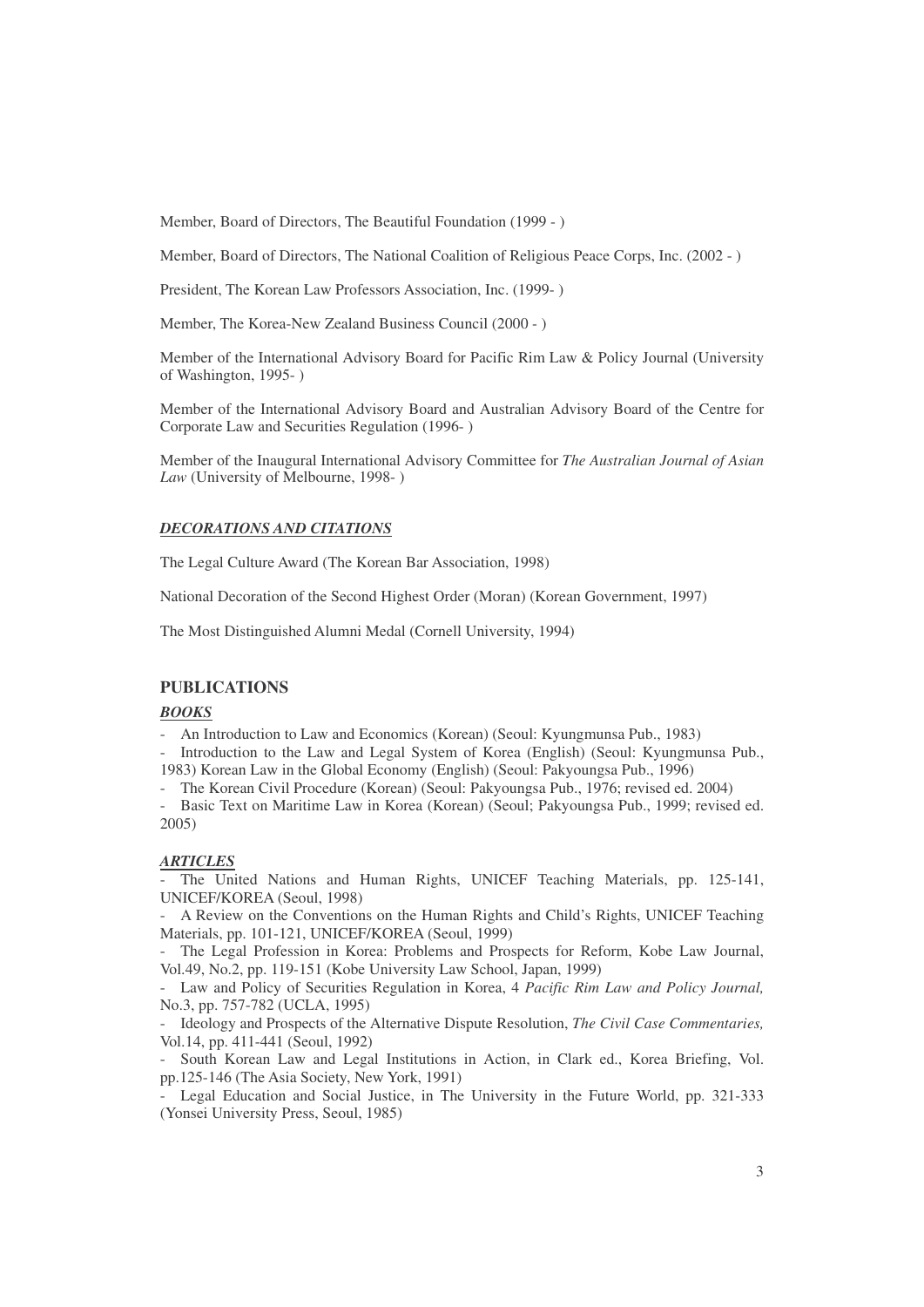- Family Court in Korea, in Nakamura, ed., Family Law Litigation, pp.205-215 (The Comparative Civil Law Institute, Waseda University, Japan, 1984)

- How to Diversify and Develop Legal Services Areas, research report submitted to the Minister of Justice, pp. 1-116 (Seoul, 1984)

- Domestic Court's Jurisdiction on Foreign State, Festschriften for Justice Soonwon Bang, pp. 252-270 (Seoul, 1984)

- A Review on the Federal Appeal System in the U.S., The Civil Case Commentaries, Vol.5, pp. 251-258 (Seoul, 1983)

- Functions of the Supreme Court and Newly Enacted Special Law on Expedition of Litigation, Korean Bar Association Journal, Vol.74, pp. 11-19 (Korean Bar Association, Seoul, 1982)

Review on the Class Action, Seoul Law Journal, Vol.21, No.1, pp. 103-114 (The Law Research Institute, Seoul National University, 1980)

- Reform of Appeals System of the Korean Court, research report submitted to the Supreme Court, pp. 1-130 (Seoul, 1978)

- Reevaluation of the Legal Aid and its Modern Themes in Korean Perspective, *Seoul Law Journal*, Vol.17, No.2, pp. 69-100 (The Law Research Institute, Seoul National University, 1976)

- An Analytical Study of Court Cases on the Free Evaluation of Evidence Principle in Korean Procedure, *Seoul Law Journal*, Vol.15, No.2, pp. 49-90 (The Law Research Institute, Seoul National University, 1974)

## *RECENT SPEECHES DELIVERED BY JUDGE SONG IN CONNECTION WITH THE OUTREACH PROGRAMMES OF THE ICC*

- 1. The International Criminal Court under the Rome Statute, at Cornell Law School, Ithaca, New York, U.S.A. April 3, 2003
- 2. A New World Court for Globalized Justice? at Harvard Law School, Cambridge, Ma., U.S.A. April 10, 2003
- 3. The International Criminal Court and its Jurisdiction, at Tampa Bar Association in Florida, U.S.A. May 19, 2003
- 4. Enforcing the International Criminal Court's Mandate in its Infancy: Challenges and Opportunities, at the Asian Experts' Study Session on the Implementation of the International Criminal Court, in Bangkok, Thailand, July 7-10, 2003
- 5. The International Criminal Court and East Asia: National Implementing Legislation, at the International Workshop organized by Minbyun-Lawyers for Democratic Society, in Seoul, Korea, July 24-25, 2003
- 6. Korean Criminal Justice System and the International Criminal Court, at the Second Roundtable Discussion on International Comparative Judicial Conference, Zhejiang University and New York University, in Hangzhou, China, October 23-25, 2003
- 7. What does the International Criminal Court mean to Asians? Speech to the Indonesian Delegation visiting the ICC. The Hague, March 3, 2004.
- 8. Development of International Criminal Law and the International Criminal Court at Seoul National University Law School, in Seoul, Korea, May 7, 2004
- 9. The Role of the International Criminal Court in the Repression of Breaches of International Humanitarian Law, at the Second ICRC Training Course on International Humanitarian Law for Professors of Law, in Amman, Jordan, August 28-September 10, 2004
- 10. The International Criminal Court and International Humanitarian Law, at Seoul National University Law Research Institute. in Seoul, Korea, October 19, 2004
- 11. The International Criminal Court and World Peace, at Chonnam National University Law School, Kwangju, Korea, October 21, 2004